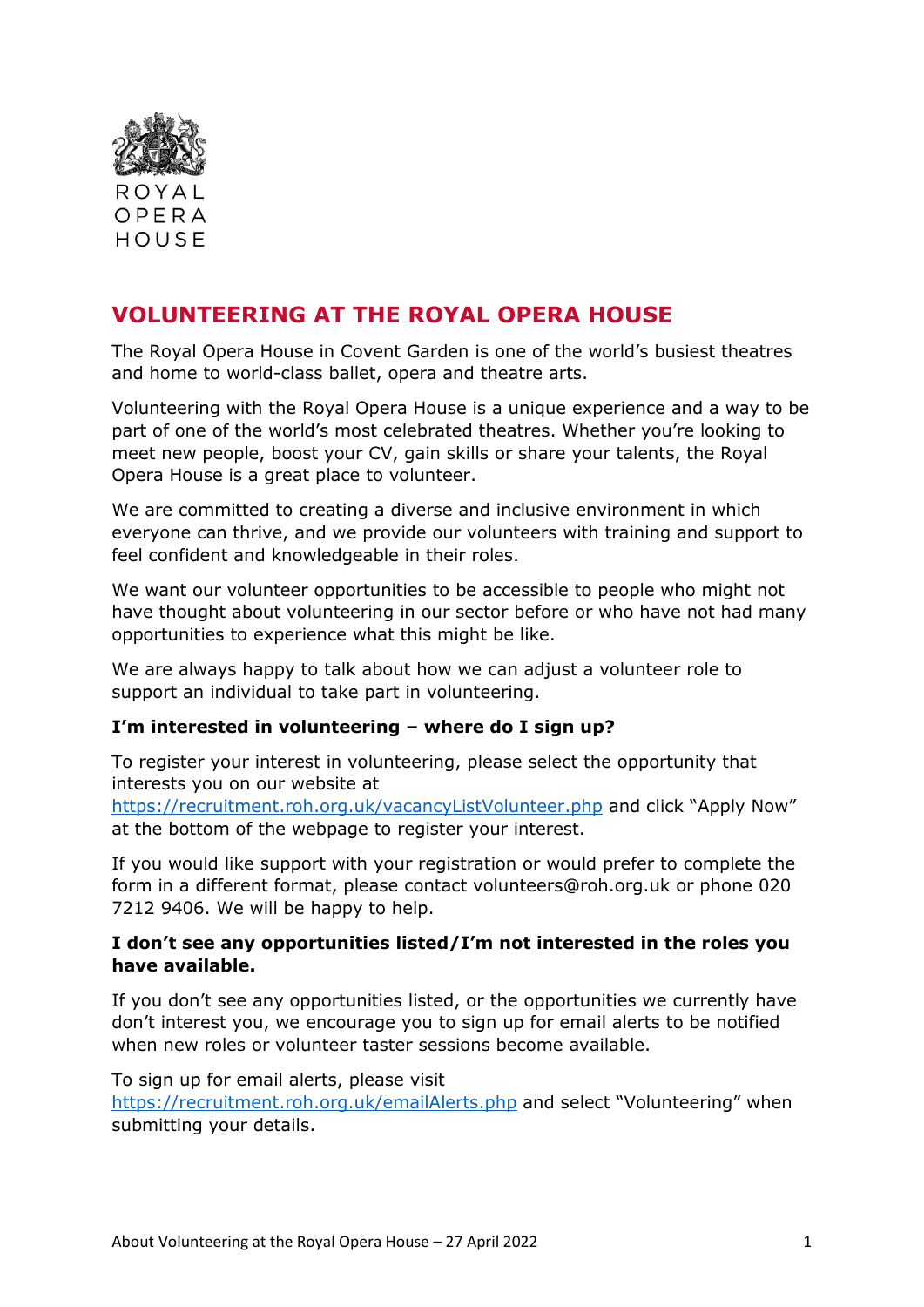# **What happens after I have registered my interest?**

We will ask you a few questions to understand why you want to volunteer and when you are available. If volunteering with us seems like a good fit, you will be invited to join a taster and selection session at the Royal Opera House in Covent Garden. The taster and selection session gives you a chance to find out more about what volunteering with us will be like and help us to make sure that the volunteer role is suitable for you. Then, you will take part in training before getting started. The first 4 sessions are considered a settling in period.

### **What will I get out of volunteering at the Royal Opera House?**

Some of the ways we recognise our volunteers include:

- Opportunities to attend dress rehearsals of Royal Ballet and Royal Opera performances (subject to availability)
- Access to ticket offers and advance booking
- Access to ongoing learning opportunities
- Invitations to attend volunteer social events and celebrations
- Discounts in our shop, cafes and restaurant
- Eligibility to apply for Royal Opera House internal vacancies
- Guaranteed feedback on interviews if applying for a job at the Royal Opera House

#### **How old do I need to be to volunteer?**

Our volunteer opportunities are open to people aged 18 or older, unless otherwise stated in the role description.

## **Do I need to know about ballet or opera to volunteer at the Royal Opera House?**

We welcome volunteers from all backgrounds, no matter their experience or whether they are currently a fan of ballet or opera. Full training is always provided for your role and we hope that you will enjoy learning more about our art forms during your time volunteering with us. Occasionally, a volunteer role may need specific knowledge; this will always be made clear in the role description.

#### **How often would I need to volunteer?**

Each volunteer opportunity has a role description which gives details of the time commitment suggested. We recognise that volunteers often have other commitments and have varied schedules, so we are flexible and understanding with the amount of time our volunteers give to us.

#### **How long do I need to volunteer for?**

Most of our volunteer opportunities suggest a minimum commitment of six months, unless otherwise stated in the role description.